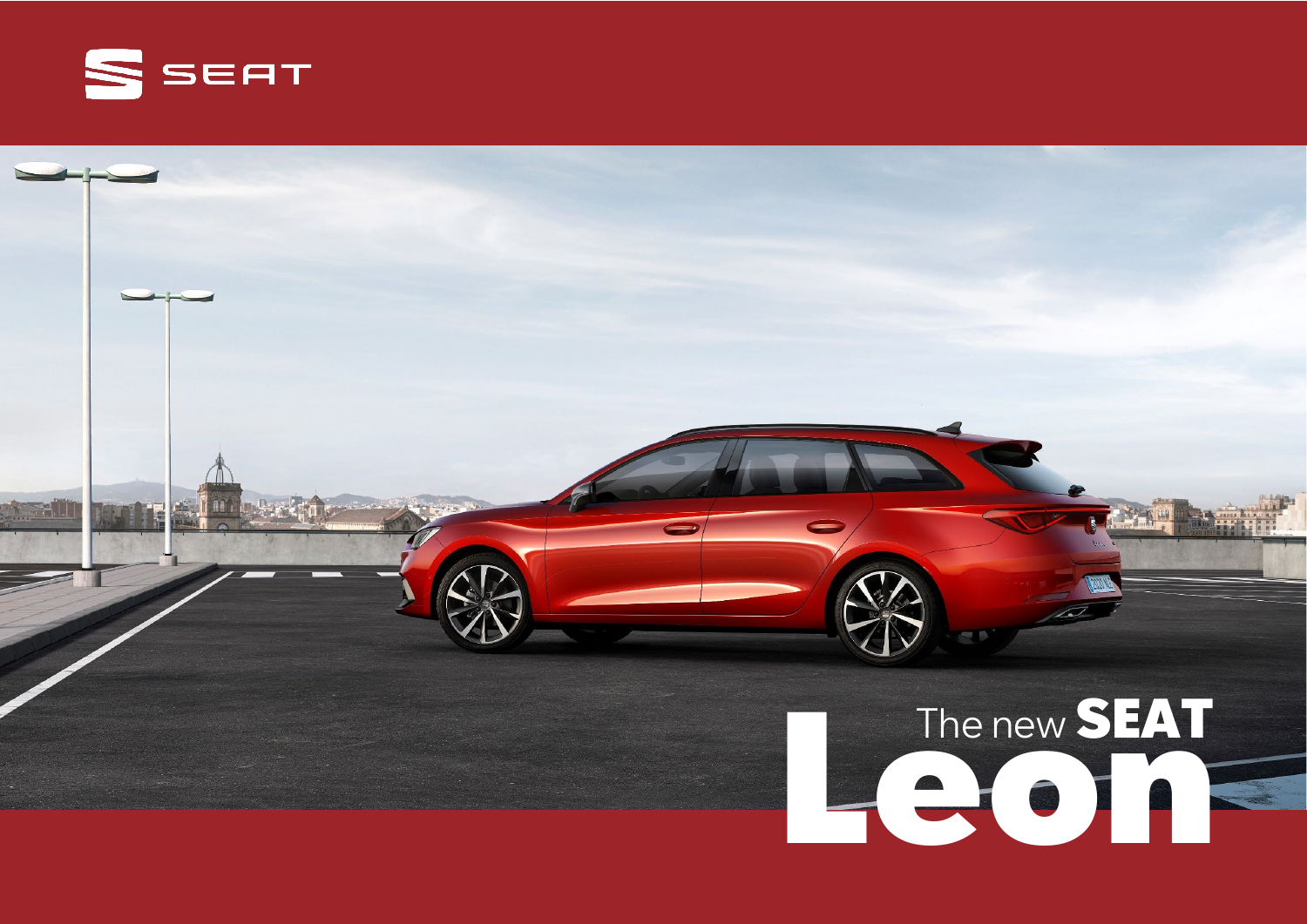| <b>SEAT Leon Model Range</b>                                      |                           |                                                                 |
|-------------------------------------------------------------------|---------------------------|-----------------------------------------------------------------|
| FR Sportstourer                                                   | $$44,900$ + On Road Costs | Eligible for Government Clean Car Programme rebate of \$2,030 * |
|                                                                   |                           |                                                                 |
| <b>Technical Data</b>                                             |                           | <b>FR Sportstourer</b>                                          |
| Engine Type                                                       |                           | Mild-Hybrid Turbo Petrol                                        |
| Cylinders / Displacement                                          |                           | 4/1,498cc                                                       |
| Power Output - kW / HP @ rpm                                      |                           | 110 / 150 @ 5,000 - 6,000                                       |
| Torque - Nm @ rpm                                                 |                           | $250 \text{ @ } 1,500 - 3,500$                                  |
| <b>Emissions Standard</b>                                         |                           | EU <sub>6</sub>                                                 |
| Transmission                                                      |                           | 7 Speed DSG                                                     |
| Dimensions - Length / Width / Height (mm)                         |                           | 4,642 / 1,799 / 1,448                                           |
| Luggage Capacity Seats Up to Seats Down with Spare Wheel (litres) |                           | $620 - 1,600$                                                   |
| <b>Fuel Capacity (litres)</b>                                     |                           | 50                                                              |
| Weight in kg (In running order with driver / Max. weight allowed) |                           | 1,410 / 2,000                                                   |
| Max Towing Weight (Unbraked / Braked)                             |                           | 700/1,700                                                       |

| Performance & Efficiency                                                                                                                                                                                                                | <b>FR Sportstourer</b> |
|-----------------------------------------------------------------------------------------------------------------------------------------------------------------------------------------------------------------------------------------|------------------------|
| 0-100 km/h in Seconds                                                                                                                                                                                                                   | 8.7                    |
| Maximum Speed in km/h                                                                                                                                                                                                                   | 217                    |
| Fuel Economy - NEDC Combined (Litres/100km) **                                                                                                                                                                                          | 4.9                    |
| Fuel Economy - WLTP-3P Combined (Litres/100km) ***                                                                                                                                                                                      | 5.6                    |
| CO2 - WLTP-3P Combined [g/km] ***                                                                                                                                                                                                       | 128                    |
| Government Clean Car Programme begins 1 April 2022 and is subject to legislation.<br>$\star$<br>$***$<br>The figures provided are NEDC equivalent calculated from official manufacturer's WLTP tests in accordance with EU legislation. |                        |

\*\*\* Converted to WLTP-3P from official manufacturer's WLTP tests using a vehicle 1,538 kg in weight.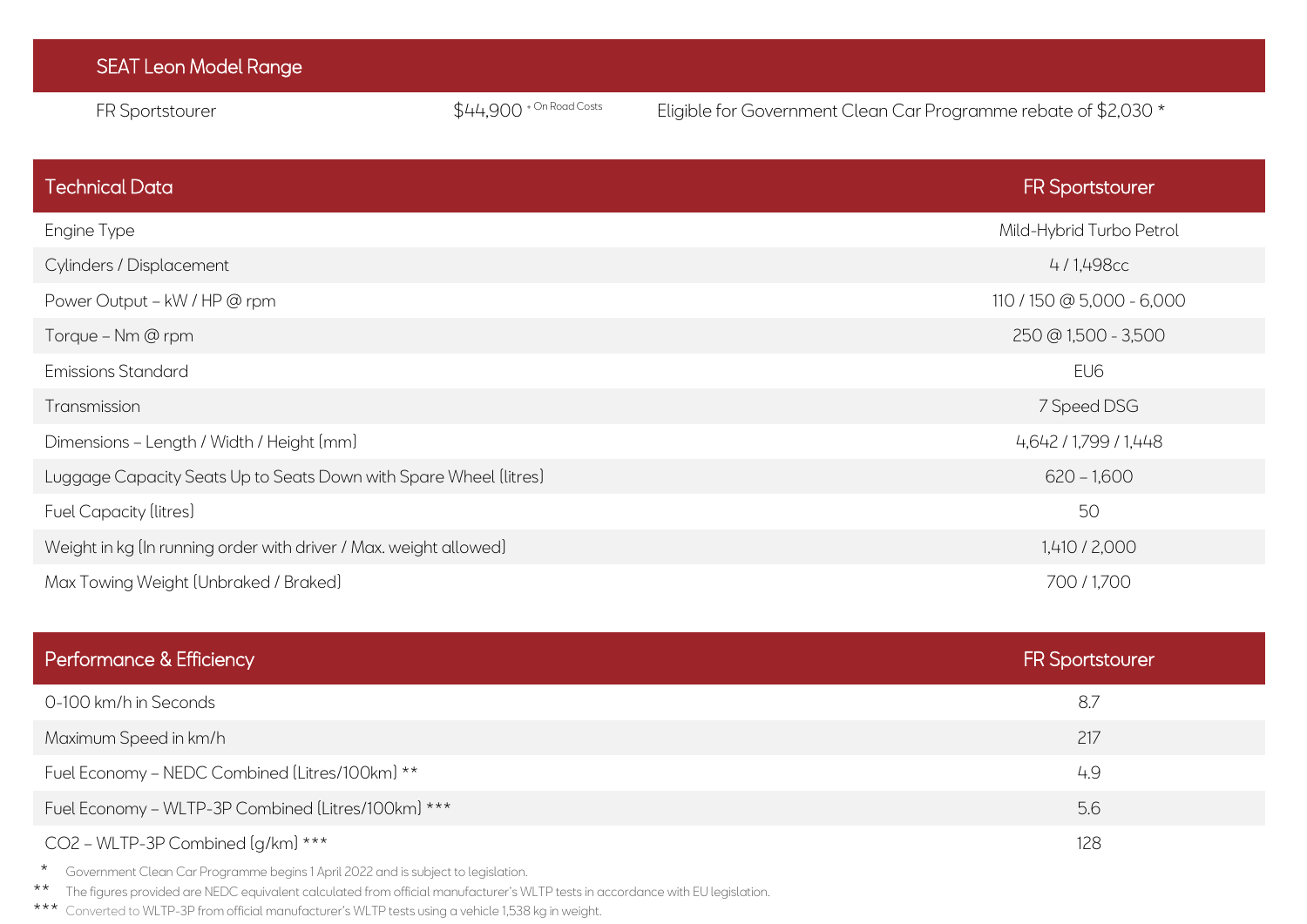| <b>Safety &amp; Security</b>                                                                                                                                                                                                                         |                   | <b>FR Sportstourer</b> |
|------------------------------------------------------------------------------------------------------------------------------------------------------------------------------------------------------------------------------------------------------|-------------------|------------------------|
| Front Assist including City Emergency Braking and Pedestrian / Cyclist Protection                                                                                                                                                                    |                   |                        |
| Adaptive cruise control                                                                                                                                                                                                                              |                   | $\checkmark$           |
| Rear view camera                                                                                                                                                                                                                                     |                   | $\checkmark$           |
| Driver and front passenger front and side airbags with passenger airbag deactivation                                                                                                                                                                 |                   | $\checkmark$           |
| Curtain airbags                                                                                                                                                                                                                                      |                   | $\checkmark$           |
| Driver's knee airbag                                                                                                                                                                                                                                 |                   | $\checkmark$           |
| Central airbag (between front seats)                                                                                                                                                                                                                 |                   | $\checkmark$           |
| Lane keeping system                                                                                                                                                                                                                                  |                   | $\checkmark$           |
| Safety Assist Pack<br>High-beam Assist<br>Side Assist - blind spot detection with rear cross traffic alert<br>Exit Assist - warning of vehicles / cyclists approaching from rear when opening door<br>LED interior smart wraparound ambient lighting | <b>PDA</b><br>PLH | \$1,600                |
| ISOFIX points in outer rear seats with top tether anchorage points                                                                                                                                                                                   |                   | $\checkmark$           |
| Electronic Stability Control (ESC) with Emergency Brake Assist (EBA)                                                                                                                                                                                 |                   | ✓                      |
| XDS Electronic differential lock system (maximises road holding and improves cornering)                                                                                                                                                              |                   | $\checkmark$           |
| Brake auto hold functionality                                                                                                                                                                                                                        |                   | $\checkmark$           |
| Traction Control System [ASR] + Anti-lock brakes [ABS]                                                                                                                                                                                               |                   | $\checkmark$           |
| Tyre pressure monitoring                                                                                                                                                                                                                             |                   | ✓                      |
| Alarm with interior monitoring                                                                                                                                                                                                                       |                   | $\checkmark$           |
| Driver alert system                                                                                                                                                                                                                                  |                   | $\checkmark$           |
| Euro NCAP & ANCAP Safety Rating                                                                                                                                                                                                                      |                   | ★★★★★                  |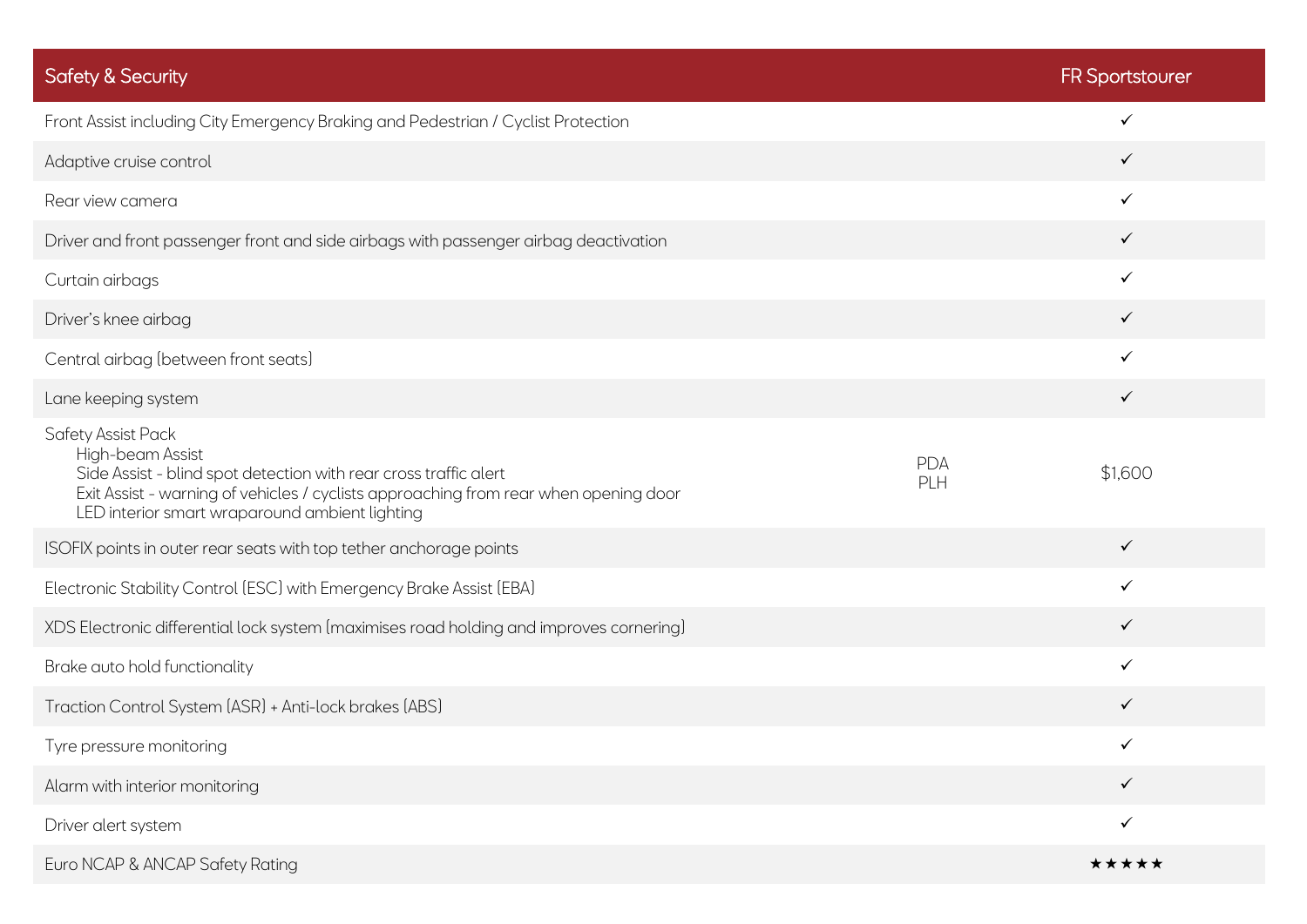| Technology                                                                                            |            | <b>FR Sportstourer</b> |
|-------------------------------------------------------------------------------------------------------|------------|------------------------|
| 10.25" digital instrument cluster                                                                     |            | $\checkmark$           |
| 10.0" colour touchscreen including Bluetooth, two USB-C ports and integrated voice control            |            | $\checkmark$           |
| Full Link including Android Auto and wireless Apple CarPlay                                           |            | $\checkmark$           |
| Navigation with Mapcare (map updates for three years)                                                 |            | $\checkmark$           |
| Six speakers                                                                                          |            | $\checkmark$           |
| BeatsAudio <sup>TM</sup> with 9 premium speakers, 1 subwoofer, a 340W amplifier & surround technology | <b>PNB</b> | \$950                  |
| Wireless phone charger                                                                                | PB1        | \$450                  |
| SEAT Drive Profile with four different modes (Eco-Normal-Sport-Individual)                            |            | $\checkmark$           |
| Keyless Entry and Go (KESSY)                                                                          |            | $\checkmark$           |
| Twin USB-C charging ports for rear seats                                                              |            | $\checkmark$           |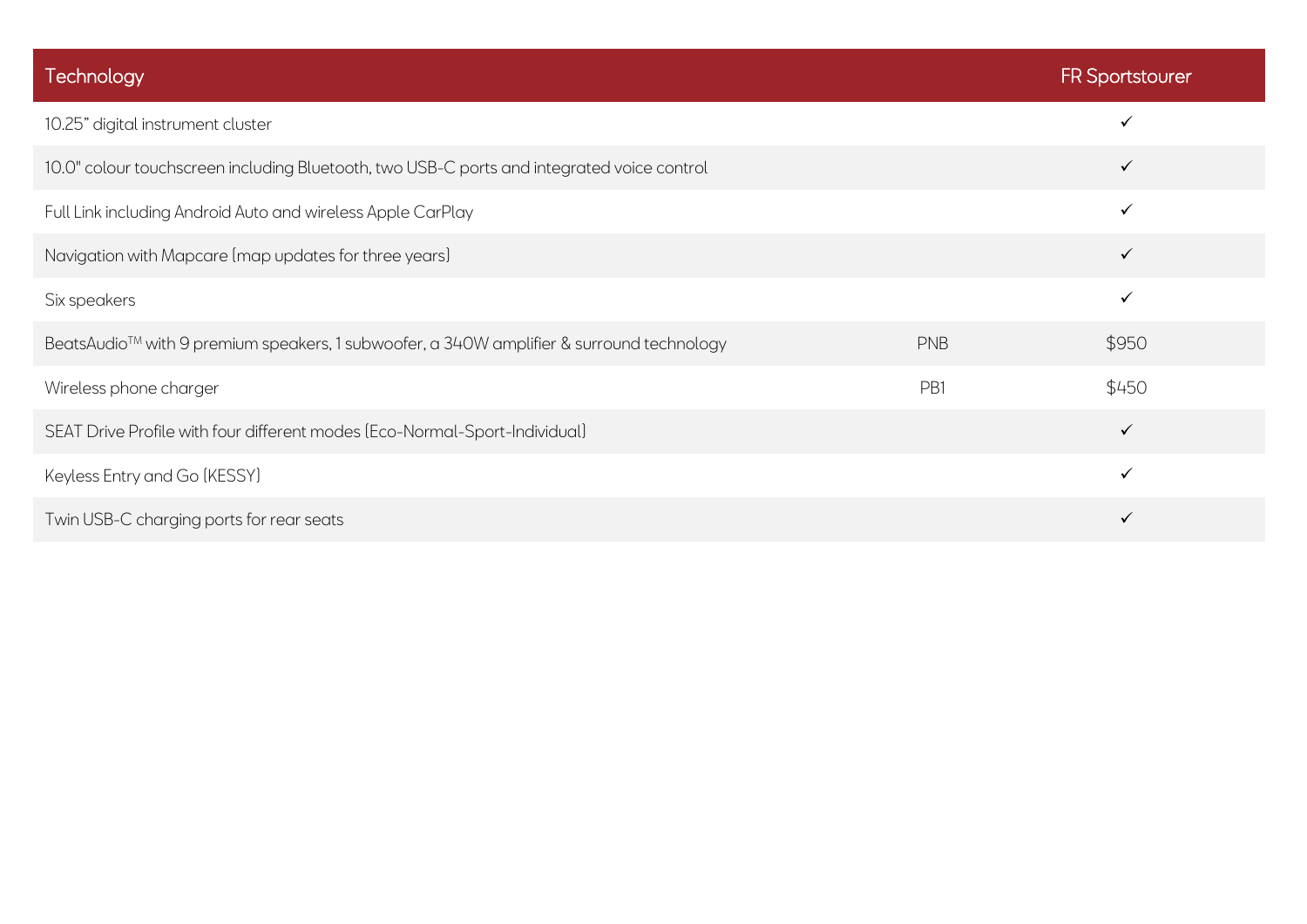| <b>Interior Specification</b>                                                                |     | <b>FR Sportstourer</b> |
|----------------------------------------------------------------------------------------------|-----|------------------------|
| Triple-zone climate control                                                                  |     | ✓                      |
| Grey FR cloth upholstery with lava red stitching                                             |     | $\checkmark$           |
| Heated front seats and steering wheel                                                        | PW1 | \$800                  |
| Height-adjustable driver and passenger seats                                                 |     | $\checkmark$           |
| Driver and passenger seat with lumbar adjustment                                             |     | $\checkmark$           |
| Grey interior roof lining                                                                    |     | $\checkmark$           |
| Black interior roof lining                                                                   | PBR | \$550                  |
| Front seat back storage pockets                                                              |     | $\checkmark$           |
| Front armrest (height and reach adjustable) with storage compartment                         |     | $\checkmark$           |
| Split folding rear seats (60/40) with armrest                                                |     | $\checkmark$           |
| Auto-dimming rear-view mirror                                                                |     | $\checkmark$           |
| Electric parking brake                                                                       |     | $\checkmark$           |
| LED interior smart wraparound ambient lighting                                               | PLH | \$700                  |
| Illuminated glove box                                                                        |     | $\checkmark$           |
| Aluminium front door sill trims with illuminated FR logo                                     |     | ✓                      |
| Steering wheel-mounted gearshift paddles                                                     |     | $\checkmark$           |
| Sports perforated leather steering wheel with integrated controls, red stitching and FR logo |     | ✓                      |
| Sliding luggage cover                                                                        |     | $\checkmark$           |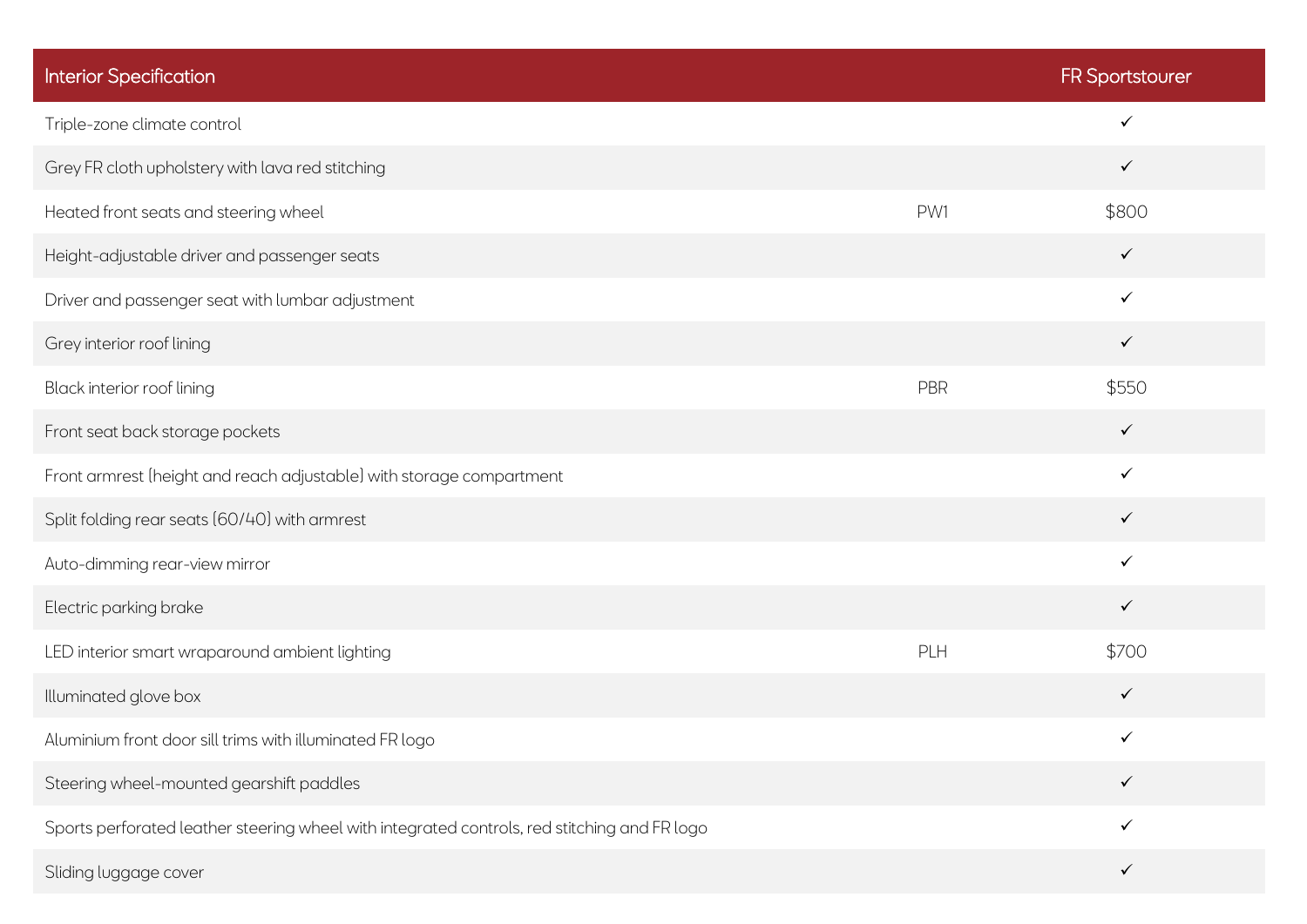| <b>Exterior Specification</b>                                                                                                       |            | <b>FR Sportstourer</b> |
|-------------------------------------------------------------------------------------------------------------------------------------|------------|------------------------|
| Eco LED front lights including Daytime Running Lights (DRL) and auto-high beam                                                      |            | ✓                      |
| LED front fog lights with cornering function                                                                                        |            | $\checkmark$           |
| Lights with automatic coming and leaving home function                                                                              |            | $\checkmark$           |
| High LED lights including signature DRL, LED headlamps, LED rear lamps with dynamic light plus welcome light in<br>exterior mirrors | <b>PXX</b> | \$1,000                |
| Rain and light sensors                                                                                                              |            | $\checkmark$           |
| Electrically adjustable, heated and folding door mirrors                                                                            |            | $\checkmark$           |
| Sports front and rear bumpers                                                                                                       |            | $\checkmark$           |
| Passenger door mirror with 'kerb' function when reversing                                                                           |            | $\checkmark$           |
| Panoramic electric sunroof                                                                                                          | PTC        | \$2,300                |
| Cosmo grey exterior mirror covers                                                                                                   |            | $\checkmark$           |
| Black roof rails                                                                                                                    |            | $\checkmark$           |
| Gloss black roof rails and window surrounds                                                                                         | <b>PPX</b> | \$400                  |
| Chrome roof rails and window surrounds                                                                                              | <b>PPW</b> | \$400                  |
| Rear parking sensors                                                                                                                |            | $\checkmark$           |
| Park assist with front parking sensors                                                                                              | PK5        | \$850                  |
| Remote central locking with deadlocks                                                                                               |            | $\checkmark$           |
| Dark tinted rear windows                                                                                                            |            | ✓                      |
| Hands-free electric tailgate                                                                                                        |            | $\checkmark$           |
| Full LED rear lamp with infinite light                                                                                              |            | $\checkmark$           |
| Exclusive Paint - Desire Red                                                                                                        |            | \$700                  |
| Electrically released tow bar with 50mm ball (factory fitment)                                                                      | PGR        | \$1,500                |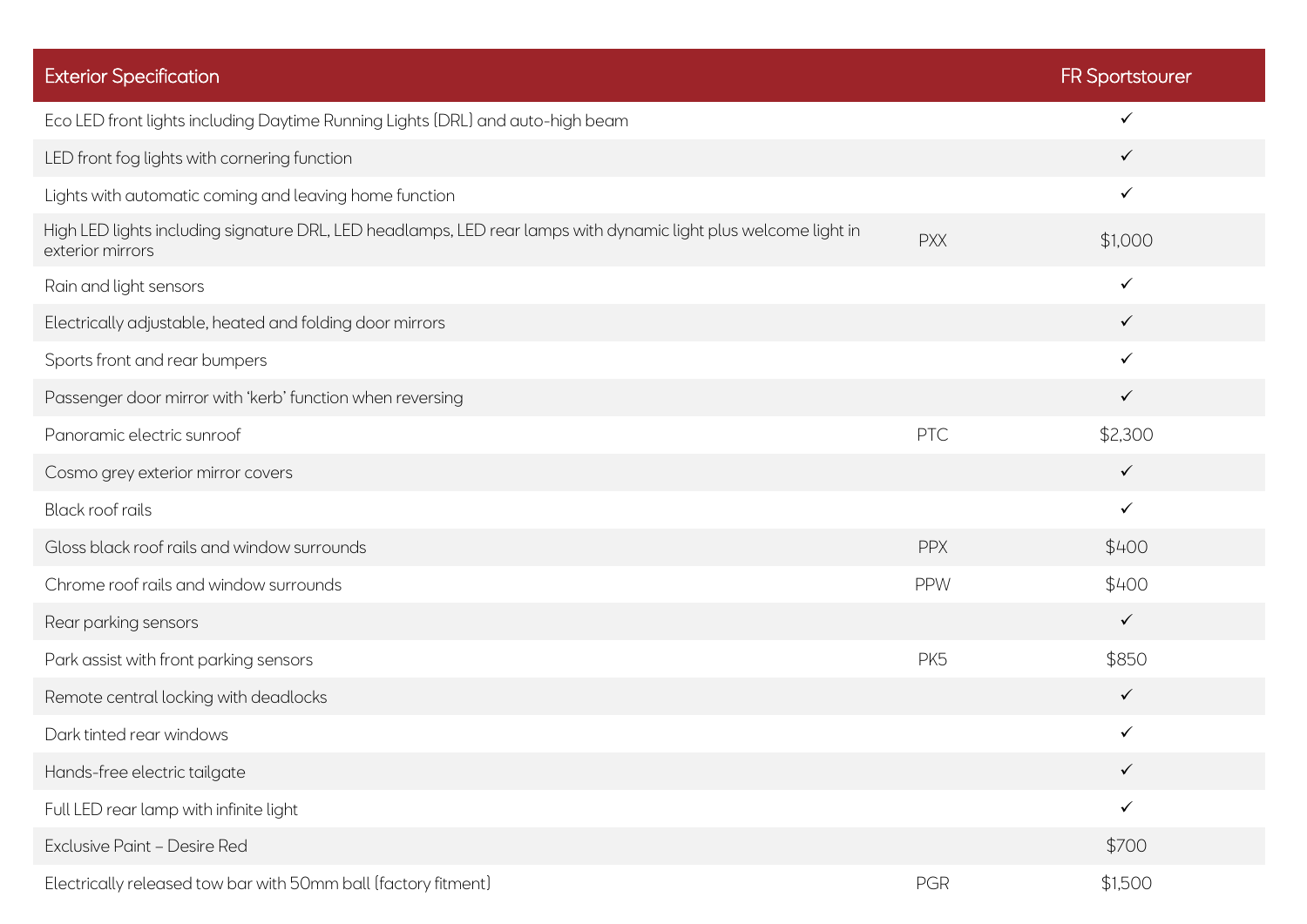| <b>Wheels</b>                                                          |            | <b>FR Sportstourer</b> |
|------------------------------------------------------------------------|------------|------------------------|
| Space-saving spare wheel                                               |            |                        |
| 17" Dynamic with 225/45 R17 tyres                                      |            |                        |
| 18" Machined Dynamic with 225/40 R18 tyres with anti-theft protection  | <b>PUK</b> | \$1,300                |
| 18" Performance Sport with 225/40 R18 tyres with anti-theft protection | <b>PUN</b> | \$1,500                |







17" Dynamic 18" Machined Dynamic 18" Performance Sport

| <b>SEAT CARE</b>                                                                         | <b>FR Sportstourer</b> |
|------------------------------------------------------------------------------------------|------------------------|
| 5 years / 100,000 KMs mechanical warranty                                                | $\checkmark$           |
| 5 years SEAT Assist roadside assistance                                                  | $\checkmark$           |
| 3-year paintwork warranty and a 12-year anti-perforation warranty                        | $\checkmark$           |
| 5 years / 150,000 KMs mechanical warranty                                                | \$400                  |
| 3 years / 45,000 KMs Scheduled Maintenance Refer SEAT Agent for full details of coverage | \$1,150                |
| 5 years / 75,000 KMs Scheduled Maintenance Refer SEAT Agent for full details of coverage | \$2,200                |